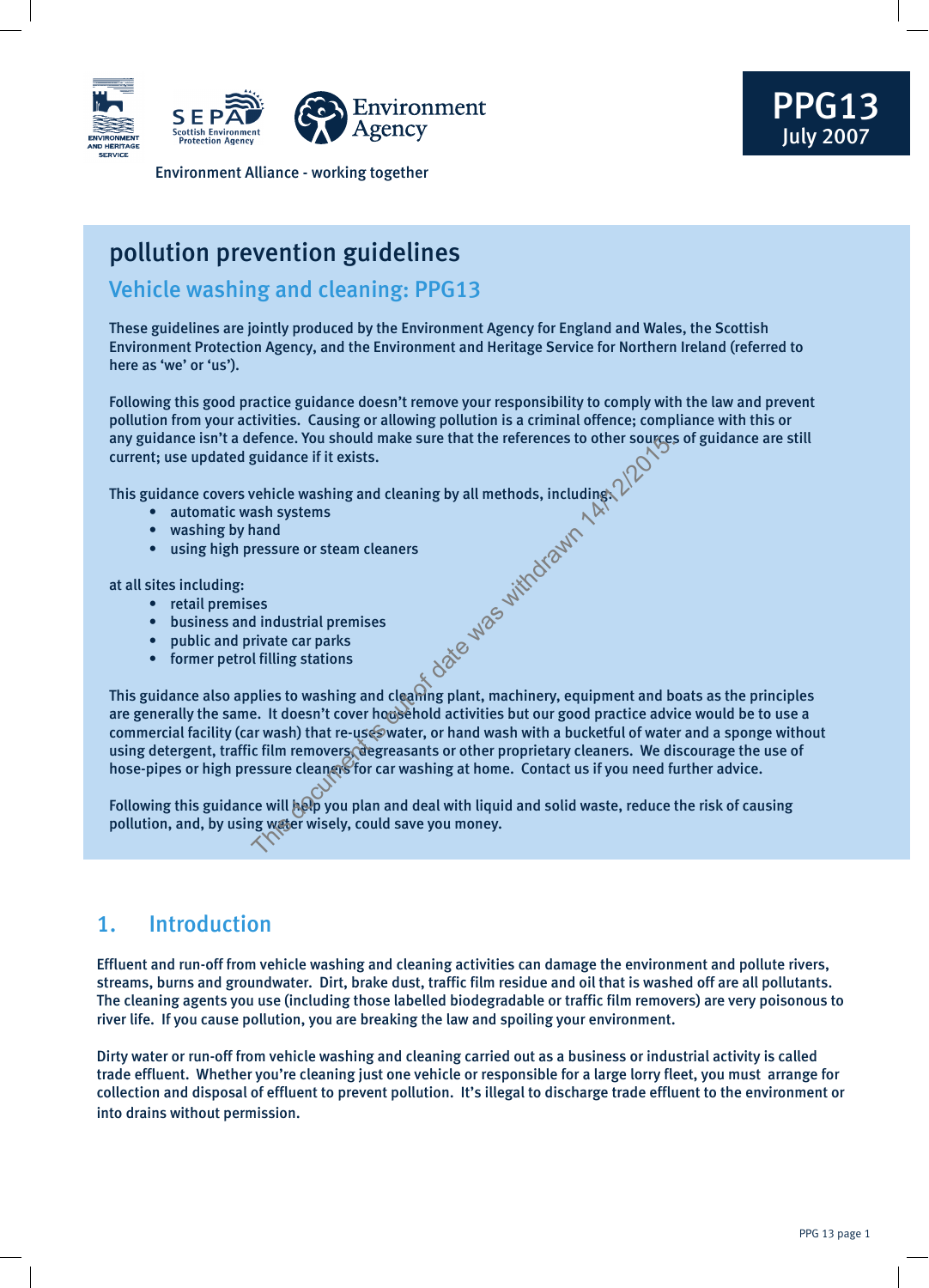## 1.1 Find out about drainage systems and get a drainage plan

Understanding your drainage system is the key to preventing pollution. Most areas have what is known as a separate drainage system where there are two types of drain:

- **Surface water** or **clean water drains** should only carry uncontaminated rainwater; they lead directly to ditches, streams, burns, rivers and soakaways. Roof water, car park, road and some yard drainage is usually connected to the surface water drainage system
- **Foul water drains** carry contaminated water (sewage and/or trade effluent) safely to a sewage treatment facility, which is either owned privately or by the local sewage treatment provider. Any system designed to carry foul water is called a foul water drainage system

Drains (surface water and foul) are also known as sewers. Your local sewer provider is the organisation with the legal responsibility to provide public sewerage and sewage treatment facilities in your area. Drains owned by the local sewer provider are known as mains drainage, main sewers or public sewerage systems.

Older, urban areas might have a combined drainage system that has one drain, carrying both foul and surface water to a sewage treatment facility.

Techniques called "sustainable drainage systems" (SUDS) are now used as a better way of dealing with surface water run-off, rather than using piped outfalls to rivers, streams or burns. In Scotland, the use of SUDS is a legal requirement for surface water disposal. These systems must be protected from contamination in the same way as piped surface water drainage systems. See reference 1 for more information on SUDS.

To prevent pollution, don't allow washing or cleaning effluent, runoff or cleaning chemicals to enter oil separators, drains or gullies connected to the surface water drainage system. You need to have a good, up-to-date drainage plan of your whole site, including areas where vehicle washing and cleaning will take place. If you don't have a plan, you can't be sure that drainage is connected to the right system. If there is no in-house expertise to do this, use a reputable drainage consultant or consulting engineering company. thave a combined drainage system that has one drain, carrying thent facility.<br>
ainable drainage systems" (SUDS) are now used as a better way on using piped outfalls to rivers, streams or burns. In Scotland, the<br>
musing pip

In Scotland, General Binding Rules (GBRs) apply to discharges into surface water drainage systems. See reference 2. Under the GBRs:

- trade effluent mustn't be discharged into any surface water drainage system; and
- detergents or other pollutants mustn't be disposed of into , or onto surfaces that drain into, any surface water drainage system

## 1.2 Protecting our groundwater supplies

In some parts of the UK, over 70% of the drinking water is supplied from natural underground reservoirs in porous rocks, called aquifers. Cleaning up groundwater is difficult and very expensive so you must protect it from pollution. Never carry out washing or cleaning on unmade ground or other porous surfaces where run-off could soak down through the soil and pollute valuable groundwater resources, always check with your local office for advice.

In some very sensitive groundwater areas, we might ask for more stringent pollution prevention measures than those detailed in this guidance note. In some cases, this might mean we won't allow this activity to take place at all.

## 1.3 General advice on drainage, trade effluent, environmental legislation and good practice

For more general information on drainage, trade effluent and good environmental practices see reference 3. The NetRegs website has information about the environmental regulations you must comply with, and good practice recommendations that you should follow, for trade effluent, preventing water pollution, efficient water use and other relevant topics. See reference 4.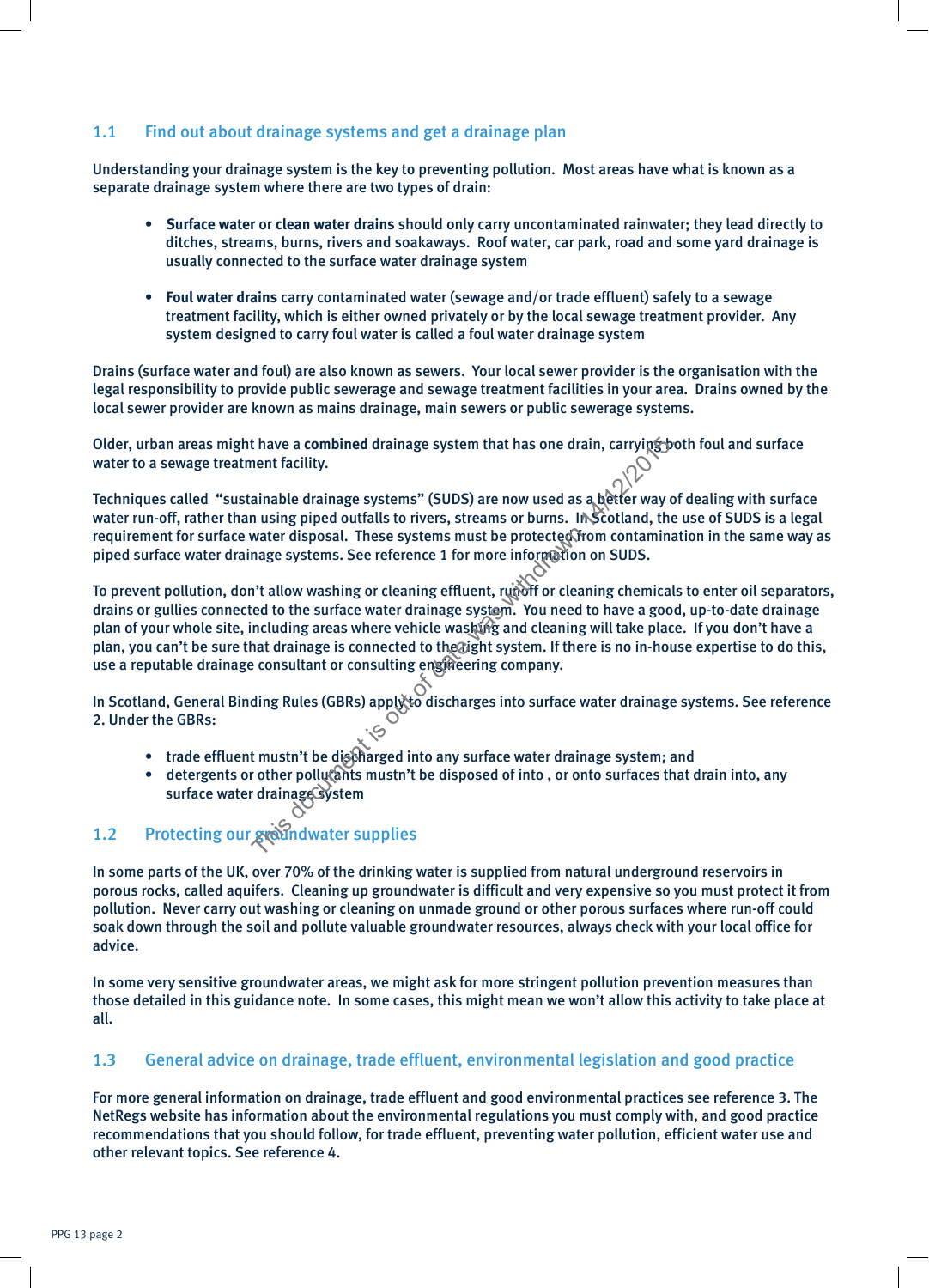## 2. What kind of vehicle washing and cleaning are you doing?

Think about what you're doing and the best way to manage your cleaning activity and any effluent.

#### Are you:

#### washing and cleaning your own business vehicles and plant on your own premises? What do you need to wash or clean, and where? If you use a vehicle cleaning business or contractor to work on your site, it's your responsibility to provide appropriate facilities such as those detailed in section 3. Using washing equipment that re-uses water might be more cost effective, as would using a nearby commercial wash facility.

#### allowing washing and cleaning to be carried out for commercial gain by someone else on land or premises that you own?

Are you giving clear instructions about where and how the washing and cleaning is to be carried out and how solid and liquid waste should be dealt with? Have you provided appropriate facilities? As a landowner or landlord, you are responsible for:

- trade effluent and surface water discharges
- pollution caused by site contractors, service providers and tenants. Not must provide good environmental practices and guidelines and make sure that site operators follow them; see section 3, 4 and 5. If you allow washing and cleaning to take place in an unsuitable area, you might be prosecuted for permitting pollution

#### washing and cleaning vehicles as your business?

Where and how will you carry out your business? If you offer an on-site vehicle washing and cleaning service (including franchises), you must use a designated washing area that has proper drainage arrangements if run-off is produced from your activities; see section 3. If there isn't a designated area, your activities might cause pollution and you will be responsible even though you don't own the site. If your business involves washing cars by hand see section 4. What solid wastes will you produce and what arrangements have you made for its correct disposal? See section 5. This document was the vehicle and of the species and tensors and tensors and tensors of date providers and guidelines and make sure that site aperators follow allow washing and cleaning to take place in an unsuitable are o

# and cleaning activities<br>3. Requirements for all vehicle washing and cleaning activities

Activities that produce run-off from the vehicle onto the ground and use cleaning and valeting products should be carried out in areas that are clearly marked and isolated from surface water drainage systems, unmade ground and porous surfaces. These areas are called **designated washing bays**.

A designated washing bay should be designed so that run-off is:

- isolated using channels, gullies, gradient (fall on the surface) and kerbs
- directed to a silt trap or settlement tank to remove larger particles of silt and sediment
- either collected in a sealed system for reuse, discharged to the public foul sewer with prior permission of the local sewer provider or collected in a sealed system for authorised disposal

#### You should also:

- have procedures for everyone, including contractors, that cover where and how vehicle washing and cleaning should be carried out and what to do in a spillage emergency
- provide notices for designated washing bays saying what they're for and that washing and cleaning should only be carried out in the bay
- consider whether a fence or barrier is required to prevent spray or wind drift out of the designated area
- have procedures and equipment which minimises water use and solid waste production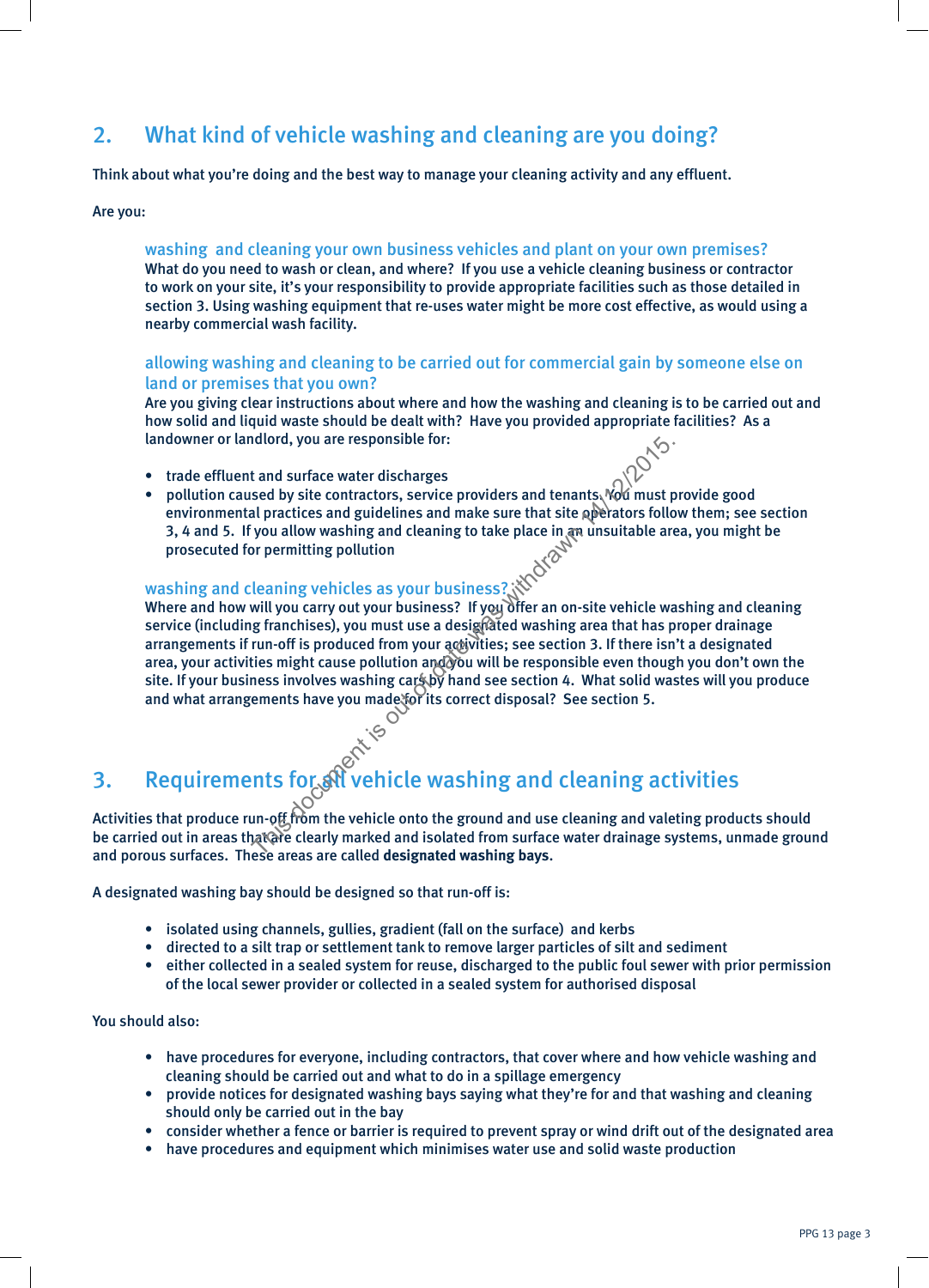## 3.1 Reduce, reuse and recycle – resource efficiency and waste minimisation

You should consider ways to reduce the volume of water you use for washing and cleaning, and the amount of liquid and solid waste you produce. Recycling effluent and reusing the water is the best environmental option for dealing with vehicle washing and cleaning effluent. Use washing equipment that has a collection and re-use or recirculation process. These systems usually require regular, off-site removal of some water, silt or sludge so waste management licensing legislation will apply; see section 3.2 and 5

A waste minimisation review will help you save money on raw materials and waste disposal costs. Free, independent and practical advice on how to minimise waste is available from Envirowise; this includes free publications, events, site visits and waste reviews. See reference 5.

## 3.2 Connecting and discharging to a public foul sewer

If recycling and reuse isn't possible, discharging all the vehicle washing and cleaning effluent to a public foul sewer is generally the next best environmental option as the effluent is carried to a purpose-built and closely monitored sewage treatment plant. You need permission from your local sewer provider to discharge vehicle washing and cleaning effluent to a public foul sewer. Permission (a consent or agreement) isn't given automatically so you must talk to your sewer provider before you make any connection or discharge. If you don't have their consent, you're breaking the law. See reference 6 to find your local sewer provider.

You're likely to pay for this discharge; the amount depends on volume and chemical composition. You should give your local sewer provider an accurate site drainage plan to support your proposals. You might have to cover your designated washing bay to prevent clean rainwater adding to the volume of effluent. You might also be required to provide an oil separator for the discharge.

## 3.3 What happens if a public foul sewer isn't avail

If you can't recycle water or connect to a suitable public foul sewer, you'll have to consider these options:

- carry out washing and cleaning activities on another site that does have proper facilities
- collect all the effluent in a sealed system for off-site removal as a liquid waste. Waste management licensing legislation will apply; see section 5
- install your own trade effluent treatment system. The system must be designed, manufactured and installed to treat washing effluent to a good enough quality to discharge to the environment (to land or watercourse) or to a private surface water sewer. You need our permission (a consent or authorisation) for this and an annual charge is payable. We don't give permission automatically so you must talk to us before you buy any equipment or make any connection or discharge. A discharge of treated efflue to a public surface water sewer needs the prior permission of the local sewer provider, which may not be given in some areas. A suitably designed and installed sustainable drainage solution, such as a reedbed, might be an acceptable, cost effective alternative. See reference 7 for more information ming effluent to a public foul sewer. Permission (a consent or age at talk to your sewer provider before you make any connection or<br>e breaking the law. See reference 6 to find your local semection or<br>e breaking the law. Se

## 3.4 Using and storing cleaning chemicals

- Only use biodegradable washing and cleaning products. This will help treatment processes when effluent is discharged to the foul sewer
- Follow the manufacturer's environmental and health & safety information, such as for the COSHH (Control of Substances Hazardous to Health) Regulations
- Use non-corrosive products. Corrosive products, such as traffic film remover, can damage paintwork, metal surfaces, ground coverings and drains
- Store all detergents, emulsifiers and other cleaning agents in suitable bunded or containment facilities, within a locked storage area or building away from any surface water drains
- Only use the minimum amount needed for a job diluted to the appropriate working strength. Never use undiluted concentrates
- Prepare working strength solutions in the storage area, never in areas that drain to the surface water system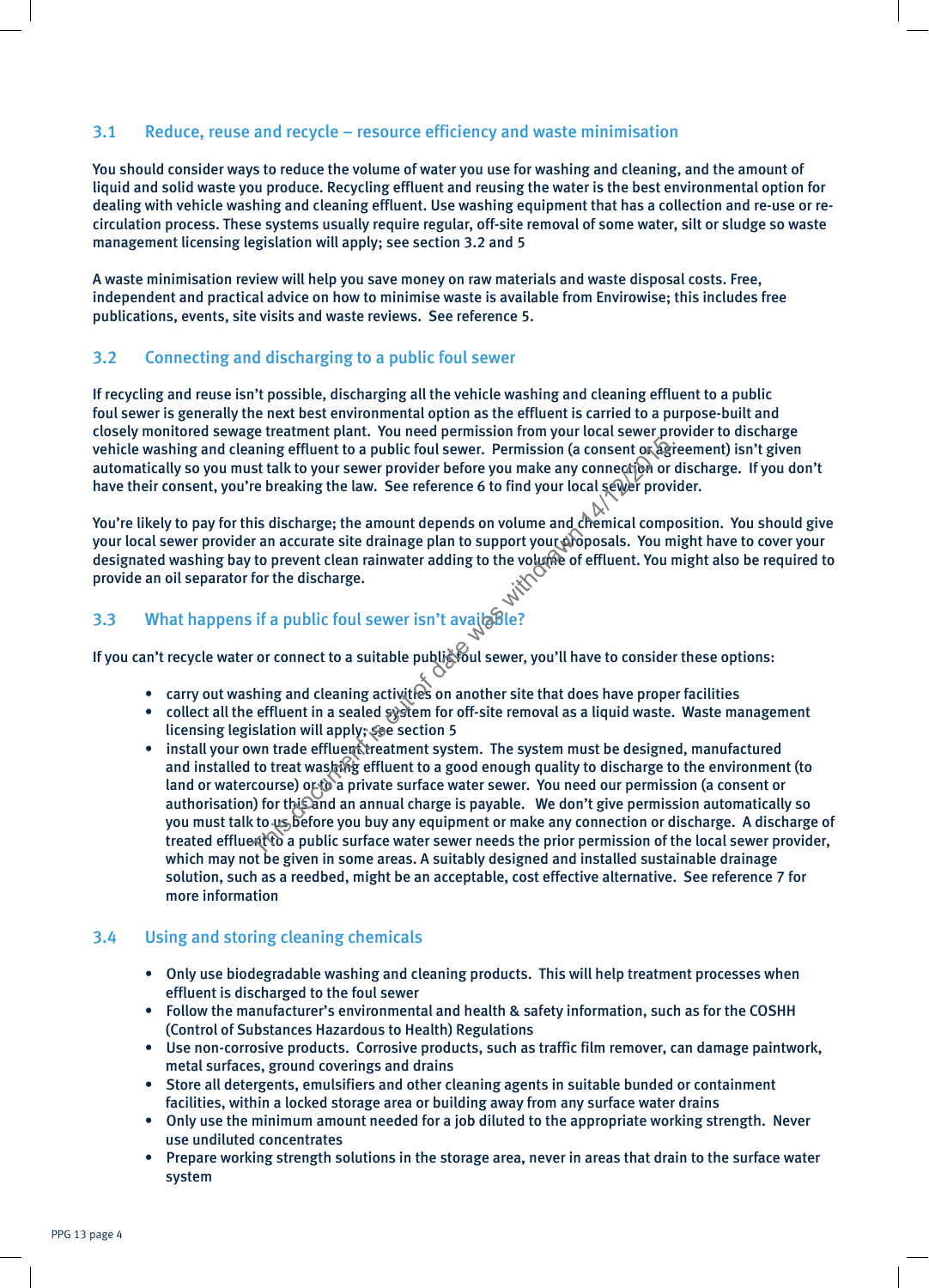## 3.5 Dealing with spillages of cleaning chemicals

- Produce a spillage response plan; test and use it (see reference 8)
- Deal with all spillages immediately; follow the manufacturer's health and safety advice
- Keep suitable spill kits where cleaning chemicals are stored and used, and make sure everyone knows how to use them. Make sure kits are replenished after use
- Stop spillages from entering drains, channels, gullies, watercourses and unmade ground. Use proprietary sorbent materials, sand or drain mats
- Make sure your spillage response plan includes information about how to recover, handle and correctly dispose of all waste produced from a spillage. Make sure you deal with all waste safely and legally (see section 5)
- Tell us immediately if you have a pollution emergency using the free emergency hotline number 0800 807060

See reference 8 for more information on storage, training and emergencies.

## 4. Good practice for different washing and cleaning methods

## 4.1 High pressure washers (jet washers) and steam cleaning

High pressure washers (including jet washers) and steam cleaners are effective at removing dirt, grease and coatings from vehicles, machinery and surfaces. But they use large witumes of water (500 – 7,200 litres an hour), often at high temperatures and containing cleaning chemicals. If you are cleaning vehicles and plant with a highpressure washer (jet wash) or steam cleaner, you must use a designated washing bay.

If you use a pressure washer to clean roads, yard surfaces, other equipment or in areas where the drainage isn't collected or connected to the foul sewer, you must stop run-off from entering surface water drains. See section 3 for good practice advice for dealing with this runoff. Never allow run-off containing cleaning chemicals, detergents or emulsifiers to enter surface water drains as this will cause pollution and prevent oil separators from working properly. See reference 9 for more information. Friend Washing and cleaning the space of the washers (jet washers) and steam cleaning  $\sim$  ( $\sim$  ( $\sim$  ( $\sim$  ( $\sim$  (including jet washers) and steam cleaners are directive at removing machinery and surfaces. But they use

## 4.2 Washing and valeting by hand

If you wash, clean or valet vehicles by hand, or are responsible for a site where this service is offered, you must have good site management procedures and practices in place to avoid pollution. You should use designated wash bays as detailed in section 3, or make sure that you have other satisfactory arrangements in place.

However, it may be acceptable to clean or valet private cars by hand in areas such as car parks, without designated wash bays (roving activities), if:

- only clean water is used and no detergents or cleaning chemicals
- or your working method doesn't produce any runoff from the vehicle
- or the runoff from the vehicle is contained, collected or treated in some way and dealt with or disposed of legally
- and you can show us that the proposed activity will not adversely affect separators and SUDS, or damage the environment at any time

Remember that in Scotland, General Binding Rules (GBRs) prohibit the discharge of trade effluent and detergents to surface water drains. In England, Northern Ireland and Wales, we (or the sewer provider) may not allow roving hand car washing (as described above) to take place because of the environmental sensitivity of the site or other factors which makes the activity likely to cause environmental harm. You are advised to contact us before you set up or start a roving washing operation to find out if your proposals are acceptable from an environmental protection point of view. If you don't you could make costly mistakes.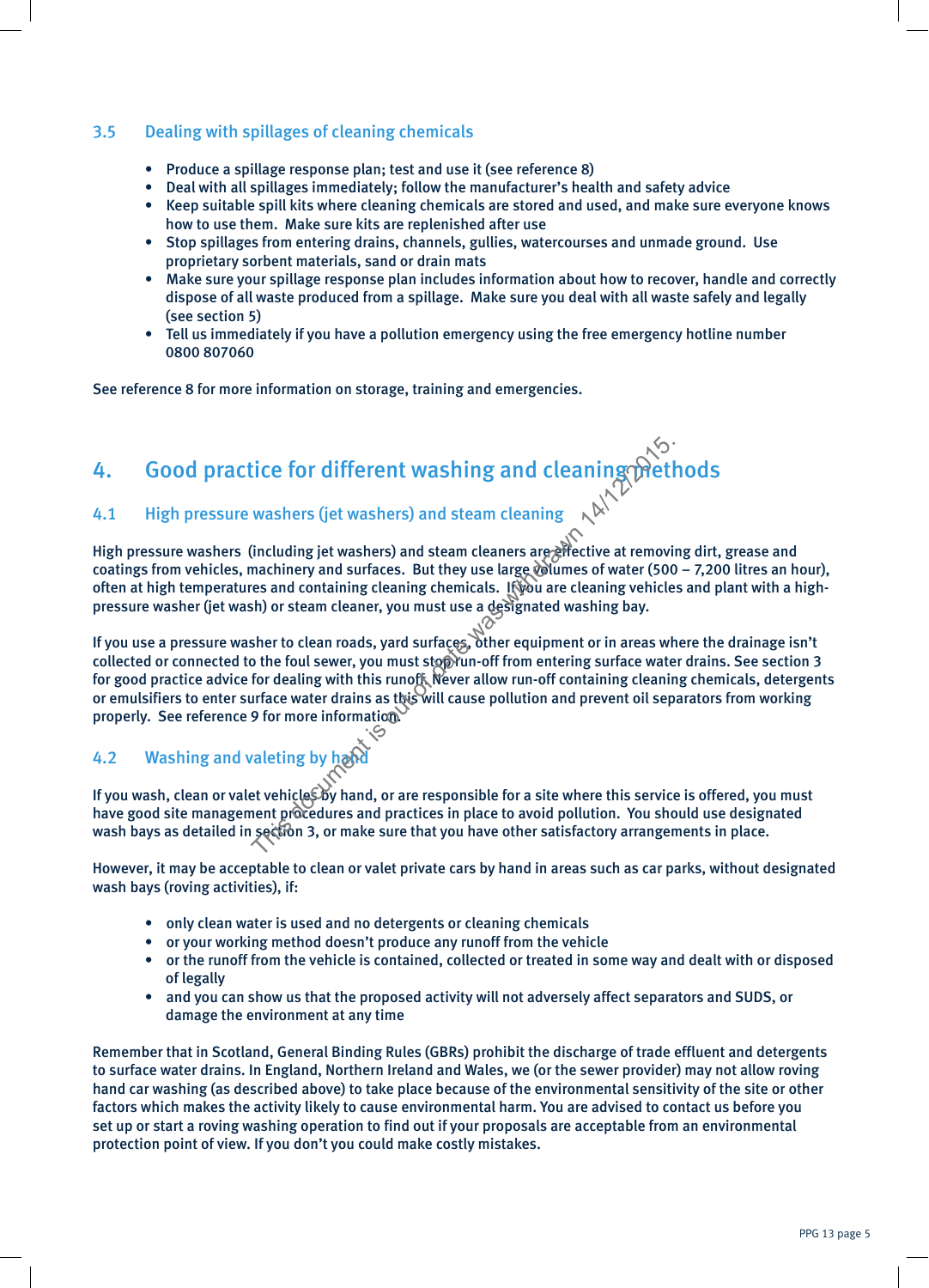If we do agree (in England, Northern Ireland and Wales) to roving activities (as described above), you must also have:

- clear, well understood procedures
- good working practices
- close management control at all times

and:

- only use the minimum amount of water
- never use hoses or high pressure washers
- don't carry out roving activities where dirty water or other runoff could enter or be washed by rain into surface water drains
- make sure that buckets and containers of dirty water/effluent are emptied into clearly marked and agreed points connected to the foul sewer. This water is also a trade effluent and you need permission from the local sewer provider to dispose to a public foul sewer; see section 3.3 and 3.4

and, where you are producing no noticeable runoff from the vehicle or collecting it in some way:

- apply the minimum amount of cleaning product and ensure no spray  $\frac{d}{dt}$
- use cleaning and valeting chemicals diluted to appropriate working strengths; never use undiluted concentrates
- don't use products that are unsuitable for hand washing, e.g. @mmercial traffic film remover

Please note – washing very dirty vehicles, commercial vehicles or engine compartments by hand must only be carried out in designated wash bays.

## 4.3 Automatic vehicle washing systems

These systems use a variety of techniques but generally involve the use of water jets and rotating brushes, and they often have a drying facility. It's possible to get systems which filter, re-circulate and re-use most of the water but they still require a connection to the foul sewer for overflow and filter backwash water. As with all discharges to the public foul sewer, this would be regarded as a trade effluent and its disposal requires permission from the local sewer provider. If no foul sewer is available, you'll have to consider the options in section 3.3. Waste management legislation applies to the disposal of solid trade waste, silt and sump sludge from these systems. See section 5. are producing no noticeable runoff from the vehicle or collectivia<br>
inimum amount of cleaning product and ensure no spray divide<br>
and valeting chemicals diluted to appropriate working strengths;<br>
ducts that are unsuitable

## 4.4 Cleaning platforms

In this system, a vehicle is driven onto a mobile or static cleaning platform, which has an integral containment sump for holding wash water. Cleaning chemicals are sprayed or applied by hand onto the vehicle, which is then sponged and wiped dry. The wash water is either discharged to a foul drain or settled and passed through a series of filters and tanks where it's cleaned and then circulated for re-use. When using this system, you must contain wash water and cleaning chemicals to prevent them entering surface water drains. Waste management legislation applies to the disposal of solid trade waste, silt and sump sludge. See section 5.

## 4.5 Cleaning methods that don't use water

Technologies for hand washing that don't use water on site have been developed. Vehicles are sprayed with a product which cleans the surface and applies a polish in one application. Towels and micro-fibre materials are used to remove dirt and polish the vehicle. Used towelling is machine washed off site.

Providing no liquid effluent or application spray drift is produced, this method is unlikely to cause water pollution on site. The cleaning agent must be used as intended and stored safely. You must follow the requirements for general hand washing in section 4.2 where appropriate and consider how you will prevent spray drift from landing on hard surfaces draining to surface water drains. Waste management legislation applies to the storage and disposal of solid trade waste, such as used polishing cloths and empty containers. See section 5.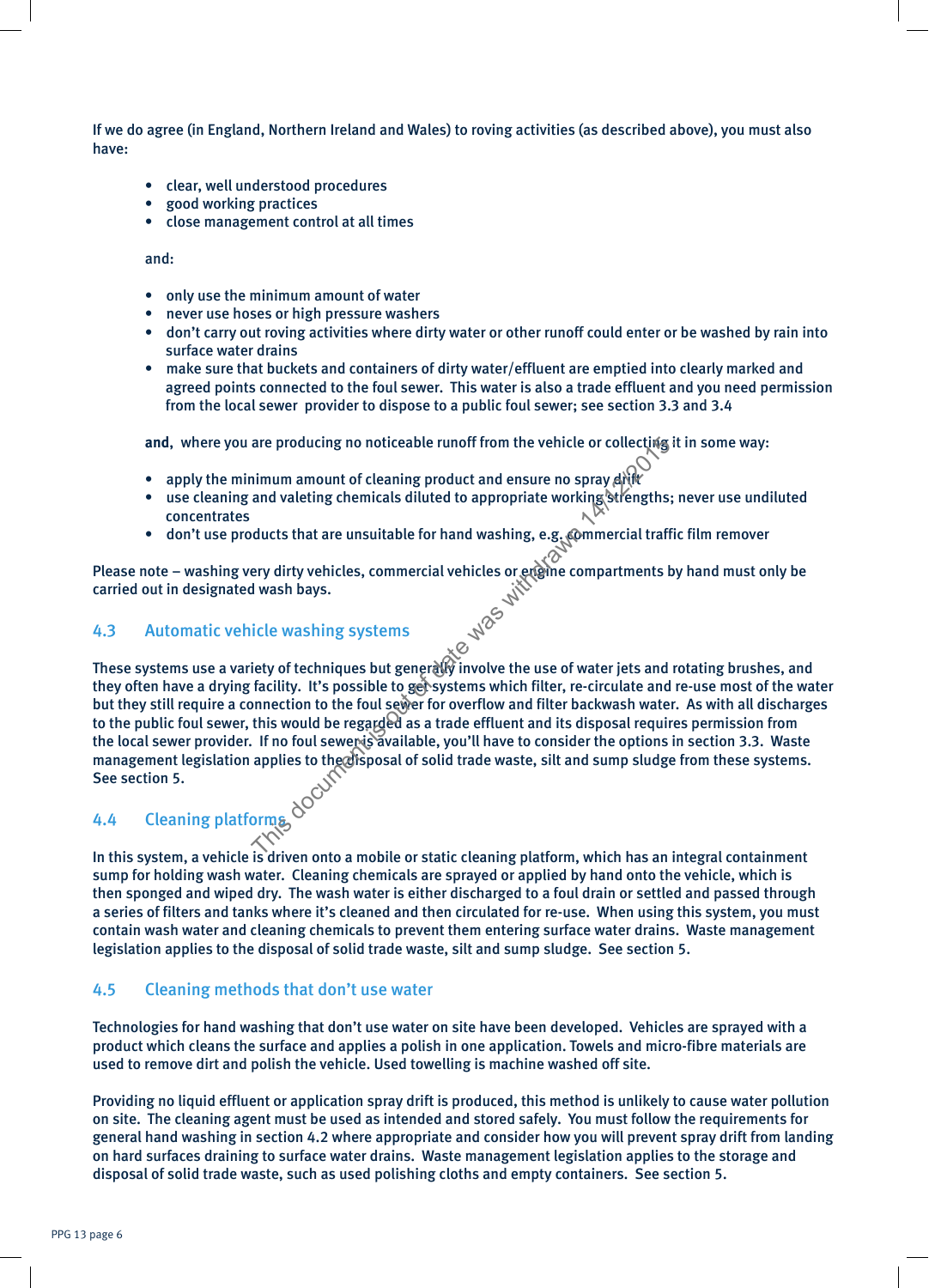You must follow the manufacturer's recommendations for handling and using these products including the need to use appropriate personal protective equipment.

## 5. Waste management and your legal duty of care

Waste produced from vehicle washing and cleaning businesses can include, for example, water contaminated with oil, detergents or silt; silt, sludge, empty containers, product packaging, washing and polishing materials such as cloths.

There are strict legal requirements for the storage, movement and disposal of business waste. You have a duty of care to make sure that any waste you produce:

- does not escape from your control
- is transferred only to a registered waste carrier for recycling or disposal at a suitably licensed facility
- is accompanied by a transfer note with a full description of what it is
- is disposed of lawfully

Disposing of hazardous waste (such as oily wastes, acids, solvents and solvent, based products) has stricter requirements. You must find out if any of the waste you produce is classified as hazardous or, in Scotland, special waste; if it is, and you are in England, Northern Ireland or Wales, you must register with us. The NetRegs website (reference 4) explains how to comply with waste legislation. Alternatively, contact us for advice or visit our websites. The state of date was actions and solvent is a solvent of the waste (such as oily wastes, acids, solvents and solvent pased profiled out if any of the waste you produce is classified as hazardous e in England, Northern Ire

## Useful References

1. Sustainable drainage systems (SUDS) and introduction - for England and Wales; download or order from www.environment-agency.gov.uk/suds which has other useful information.

SUDS – Setting the scene in Scotland, from: www.sepa.org.uk/publications/leaflets/suds/index.htm More UK wide information and publications can be obtained from CIRIA, the Construction Information and Research Association at www.ciria.org/suds

- 2. The Water Environment (Controlled Activities) (Scotland) Regulations 2005, download from: www.sepa.org.uk/wfd/regimes/index.htm
- 3. Pollution prevention pays, getting your site right industrial and commercial pollution prevention; download or order from www.environment-agency.gov.uk/ppg
- 4. NetRegs website www.netregs.gov.uk provides free information on environmental regulations that small and medium sized businesses have to comply with, and relevant good practice. Visit the Water and Waste sections of NetRegs Guidance by Environmental Topic to obtain more information on the issues mentioned in this PPG.
- 5. Envirowise www.envirowise.gov.uk or call the Environment and Energy Helpline on 0800 585794. Ask for your free copy of IT 313 Waste Wise - Increased Profits at Your Fingertips. This is an interactive CD-Rom with all the information you need to minimise waste and save money.
- 6. Water UK the industry association representing all UK water and wastewater service suppliers. www.water.org.uk/home/resources-and-links/links/water-operators/sewerage-operators